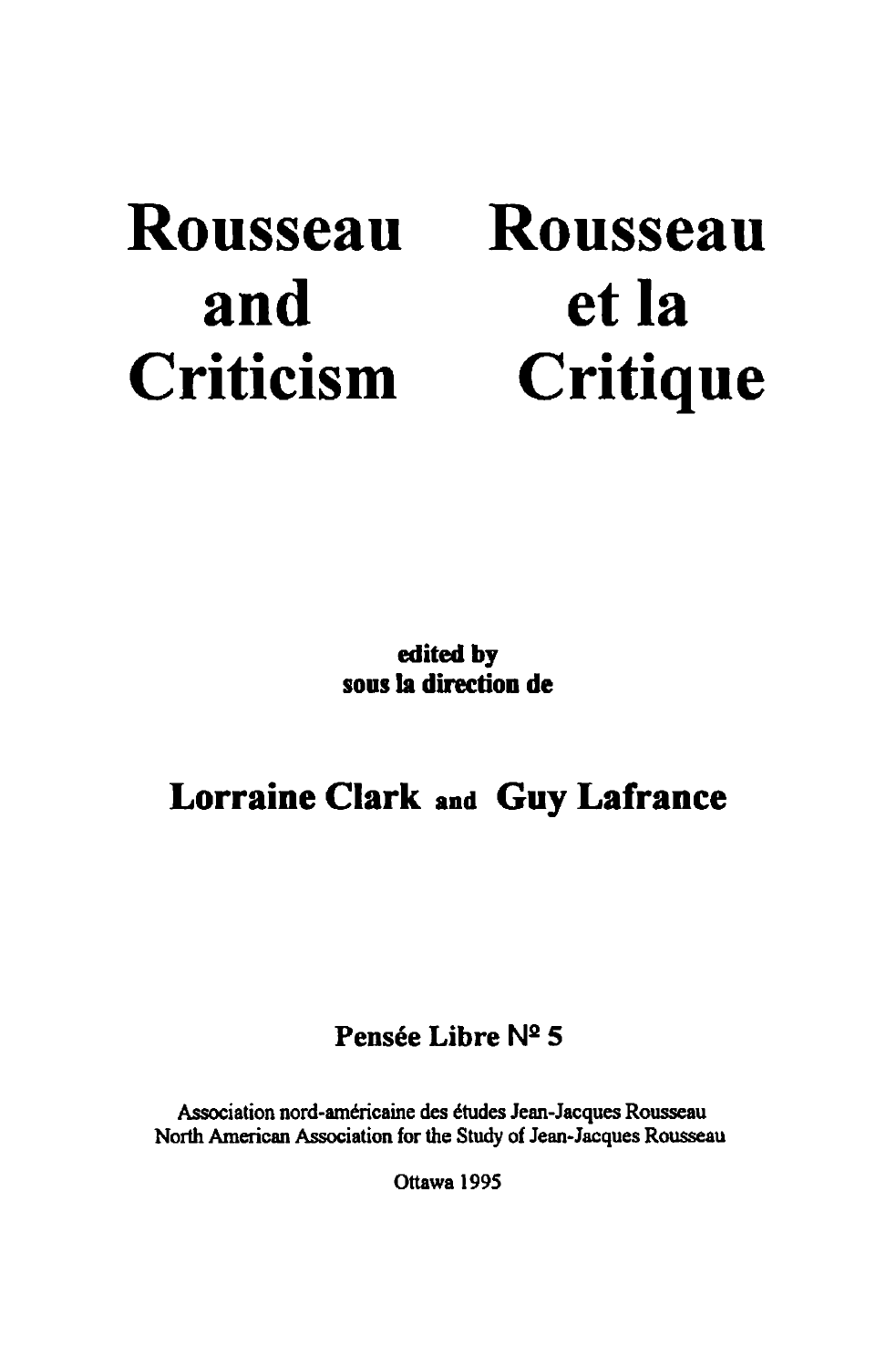### The Quarrel Between Philosophy and Poetry Reconsidered: Rousseau's "On Theatrical Imitation"

Rousseau's short essay, "On Theatrical Imitation; An Essay Derived From Plato's Dialogues,"<sup>1</sup> purports to be little more than an abstract of Plato's thoughts on dramatic poetry, in which he has merely assembled relevant passages from the dialogues and translated them into an orderly narrative. While the essay bas significant resonances with Socrates' initial treatment of imitative poetry in Books II and III of the *Republic,* and several small interpositions that are reminiscent of conversations in Book II of the Laws, Rousseau essentially paraphrases Socrates' conversations with Glaucon in Book X of the *Republic:* a polemic against the imitative arts. The essay looks like the work of a student who copied out his master's thoughts for further meditation or to engrave them on his mind. The insignificance Rousseau attaches to this "trifle" in his "Avertissement" has generally been accepted by Rousseau scholars.

Rousseau's casual tone notwithstanding, he himself attests to the essay's importance and its integral place in his whole body of work in the *Dialogues.* In the second dialogue. in the context of discussing whether the solitary man is good or evil, the character "Rousseau" cites "On Theatrical Imitation," in a list of works written in seclusion that testify to Jean-Jacques' goodness.<sup>2</sup> The list runs as follows: *The Letter to d'Alembert on the Theatre, Heloise. Emile, The Social Contract.* the *Essays on Perpetuai Peace,* and "On Theatrical Imitation." If Rousseau's "system" is a whole made up of discrete parts, we may assume each of these works makes an essential and unique contribution to it. An ostensible civic intent or utility,

<sup>&</sup>lt;sup>1</sup> De l'Imitation Théatrale; Essai Tiré des Dialogues de Platon: Par *M. J.J. Rousseau de Genève* (Amsterdam, Chez Rey, 1764). For essential information about the intriguing history of this publication, see Victor Gourevitch's edition of the *Essay on the Origin of Languages* (New York: Harper and Row. 1986),p.360; Susan Jackson, *Rousseau's Occasional Autobiographies* (Columbus: Ohio State, 1992), pp. 110-111; and Robert Wokler Rousseau on Society, Politics, Music and Language (New York: Garland, 1987), pp.304-8. 1 am aIso most grateful for the authors' comments on Rousseau's essay.

<sup>2</sup>*Rousseau, Judge of Jean-Jacques: Dialogues, The Collected Writings of Rousseau,* Vol. J. ed. Roger D. Masters and Christopher Kelly (Hanover and London: University Press of New England, 1990), p. 101.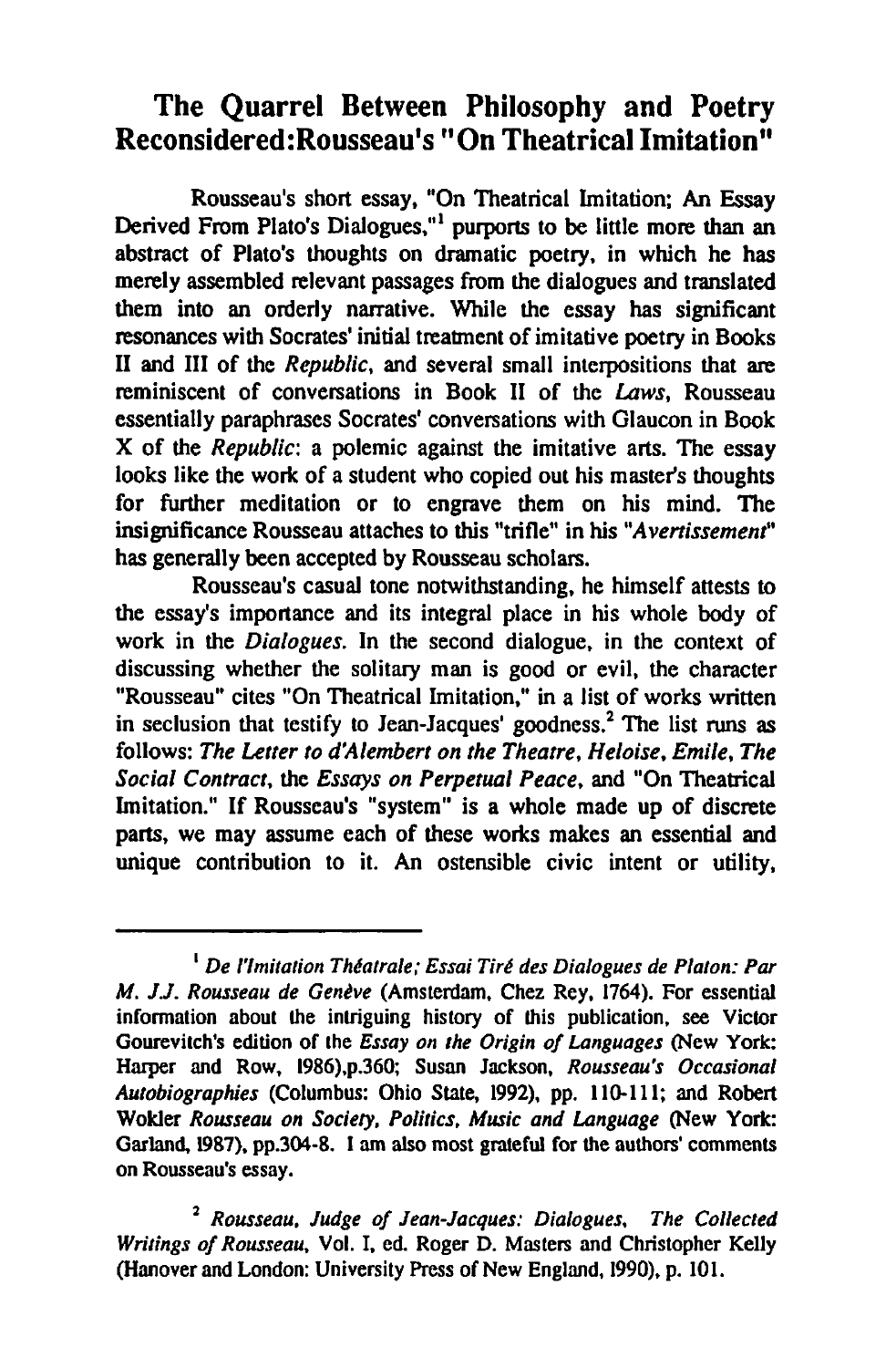moreover, ties these particular works together.

Though occasioned by the *Letter to d'Alembert,* and clearly on the same theme as that work--the need to place a ban on dramatic poetry in the healthy republic--Rousseau says in his "Avertissement" that the essay did not "fit...comfortably" there. In fact, Rousseau presents it as something of an accident that the essay was published at ail. Without Rousseau's consent, someone gave the manuscript to a bookseller who returned it to Rousseau.<sup>3</sup> In order not to contradict the person who originally gave it to the bookseller, he chose not to keep the manuscript private. Despite the desultory character of bis report then, Rousseau's complicity in the essay's publication is clear.

Whether in this matter Rousseau acted to gratify a friend or to avoid making an enemy, his express motives point at least as much to his self-interest as to his civic concem. We note that at the time the essay was published. furor against Rousseau was at its height and he himself in exile. In this context, we also note that, apart from footnotes, the brief *"A vernssement"* is the only part of the essay in which Rousseau speaks in his own name. Has he found here a way to publish. so to speak. without publishing? Leaving aside the Savoyard Vicar's profession of faith, the most notorious and telling ex ample of *this* practice, Rousseau's extract of the *Essays on Perpetuai Peace* by the Abbé de Saint-Pierre is the other published writing in which he appears to be no more than a translator or secretary, the imitator or conduit of another's ideas. From his discussion of this work in the *Confessions.* however, we learn that Rousseau feels under no obligation in such a case simply to think other people's thoughts. Indeed. he assigns that particular fate to the Abbé. The Abbé followed others' models; he was an imitator. By contrast, Rousseau says of himself. "1 was not prohibited from sometimes thinking for myself; and I could give such shape to my work that many important truths might he slipped in under the cloak of the Abbé de Saint-Pierre much more happily than they could under mine."<sup>4</sup> Similarly, Rousseau gives a shape to his work on Plato that is his own. By imposing a specific

<sup>&</sup>lt;sup>3</sup> See *Correspondance Complète*, ed. R.A. Leigh, VII, 1201, p.363-4; IX. 1495. pp.131-2: XVI. 2743. pp.283-4: 2762, pp.319-20: XVII. 2812. pp.41-2; 2882, pp. 167-8; 2827. pp.67-8; 2887, pp.l72-7: XXITI. 3921, pp.179- 182.

<sup>4</sup> *Confessions, O.C.* 1., ix. p.408.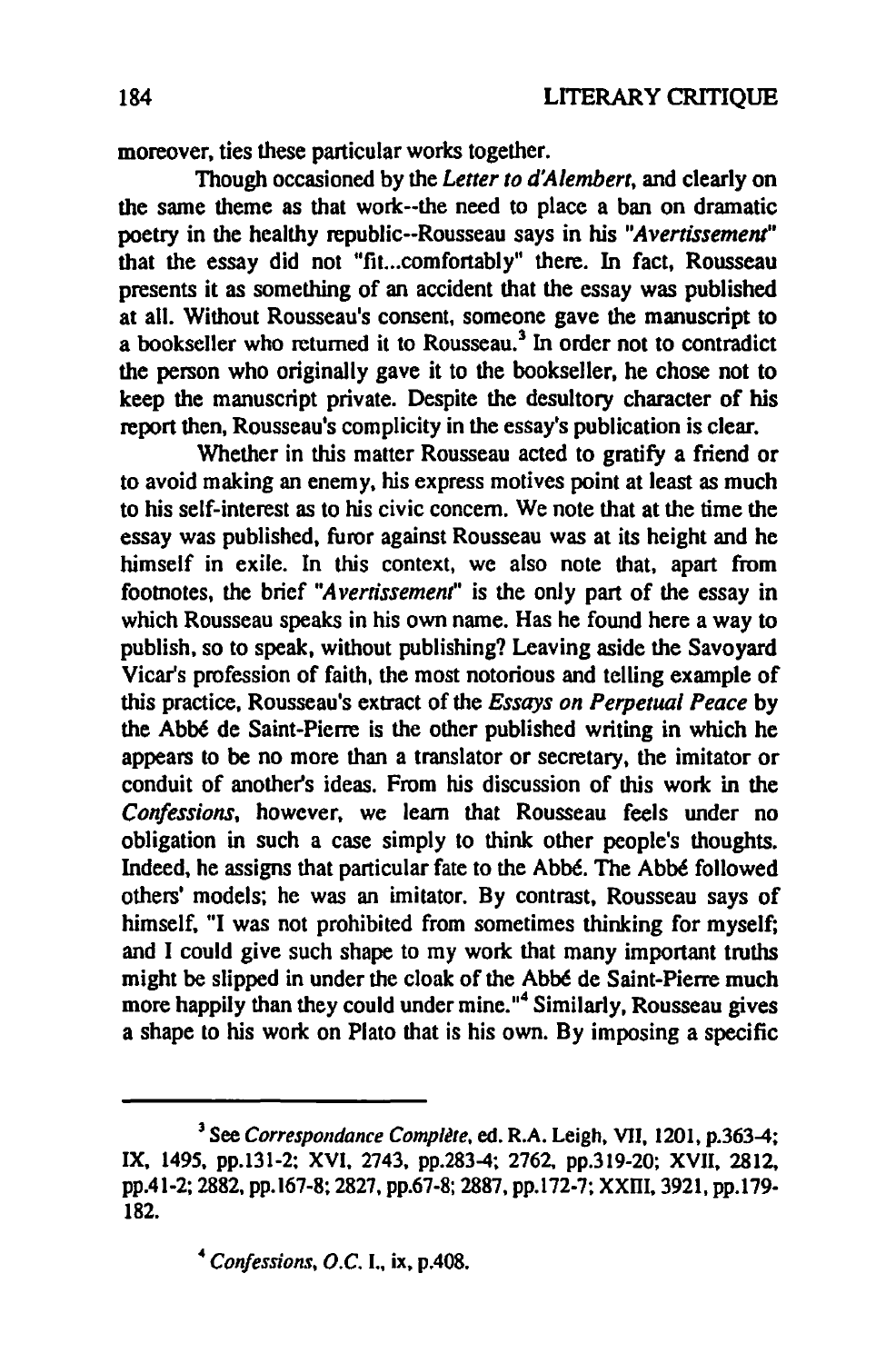structure and format on the text, introducing footnotes, and making several significant interpositions, Rousseau shows that he is not merely an imitator. It is precisely in the imitative fonn, however, that an author can best hide himself or obscure the fact that he is not simply an imitalor, but the opposite··a maker of "Iaws and models," Socrales' phrase for the legislator (38Oc). By presenting his ideas under coyer of Plato's, Rousseau imitates Plato. who never writes anything in his own name, but rather gives every speech "as though he were someone cise (393c·d);" i.e., in his impersonations. Plato perfectly exemplifies. and Rousseau therefore embraces, the essence of the actor's trade.<sup>5</sup>

In appearing simply to defer to Plato, making it difficult to discem where Plato leaves off and Rousseau begins. Rousseau not only conceals the extent to which he opposes certain of his contemporaries, he also conceals his rivalry with his own ostensible model Plato, for which, we might say, the counterpoint between *Emile*  and the *Republic* offers massive testimony. In general then, Rousseau's essay illustrates the manner in which he joins the art of writing to the art of thinking. The importance of "On Theatrical Imitation" to Rousseau should be measured by the topics it treats: who the legislator is and by what right he is entitled to rule the arts; what the meaning of legislation is; and whom the legislator must displace in order to perfonn his work. That Rousseau takes his bearings by Plato in his conceptualization of the legislator is corroborated by his statement in *The Social Contract* that the great legislator is the maker of the "model" that is merely followed or imitated by the prince. He also suggests there that the legislator works "in secret" on the true constitution of society--public opinion or taste. By altering public judgments about the beautiful, manipulating the imaginary objects or beings that work on hearts and minds, the great legislator effects revolutions.

Given what is actually involved in reviving the "old quarrel" between philosophy and poetry"·-Rousseau has good reason for wanting to obscure himself by impersonating another. In Book X Socrates completes the contest with Homer that he began in Books II and III. There he established that it is the role of the founder or legislator, whom he and his interlocutors impersonate. to dictate the "models" according to which the poets must tell their tales (379a).

*<sup>5</sup> Polities and the Arts: Letter to M. d'Alembert on the Theatre,* lrans. Allan Bloom (Ithaca: Comell U. Press, 1960), p.79.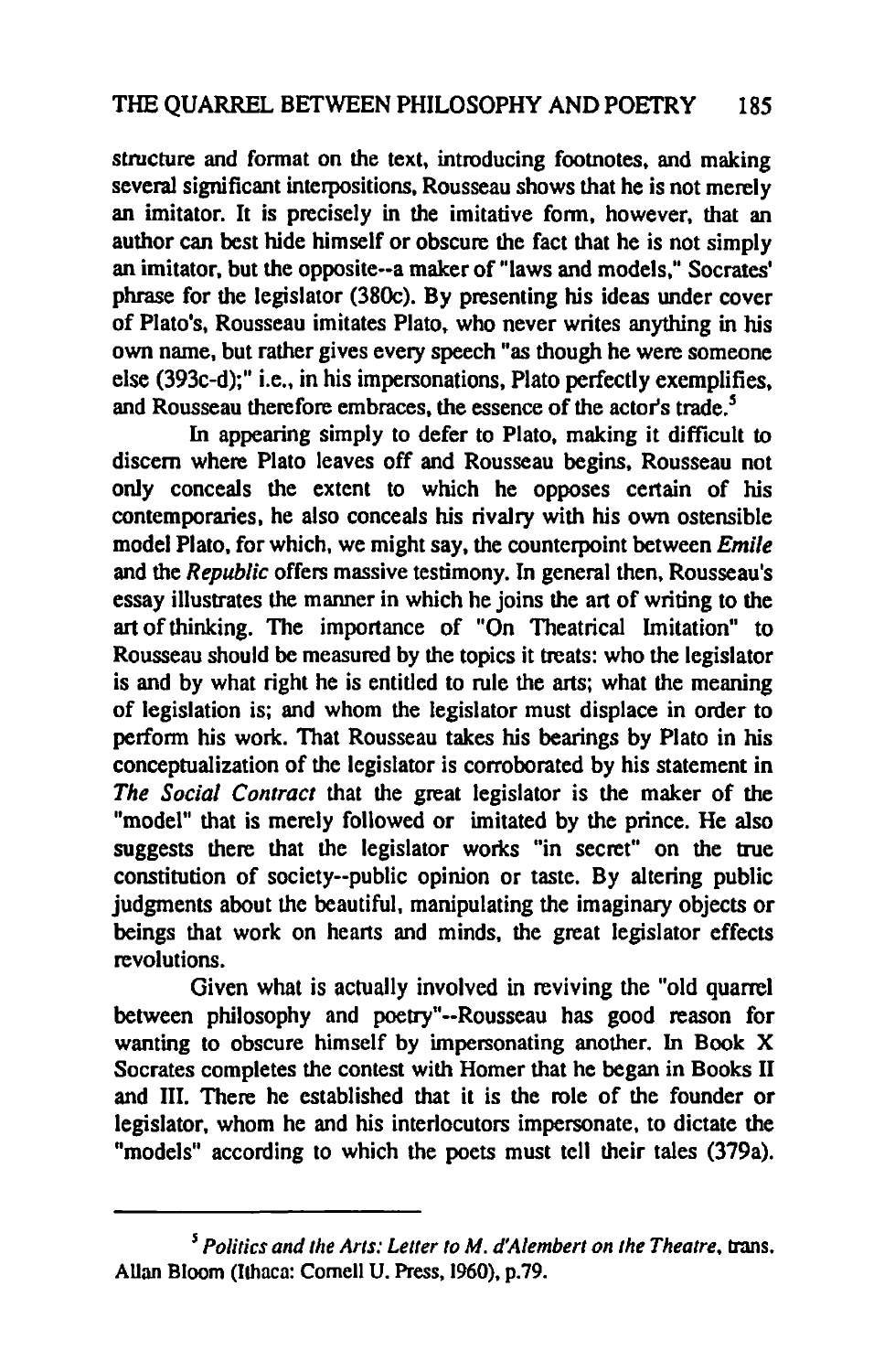Given the comprehensive range of tragic poetry, the contest between the philosopher Socrates and Homer, the premier tragic poet, is essentially a rivalry about who is entitled to represent the gods and their relationship ta human beings. For, according to Herodotus, Hesiod and Homer "created for the Greeks their theogony" and "gave to the gods the special names... and divided among them their honors, their arts, and their shapes."<sup>6</sup> Socrates' disagreements with Homer in the *Republic* would seem then to hinge less on the value of poetic imagery and imitation than on the relative merits of the competing models of imagined or imaginary beings--human and divine--to he used in education, whether in the model city or, as in Glaucon's case, *via* the model city. By choosing to summarize Book X, Rousseau enters this same competition. In doing so, however, he is not so much in danger of becoming embroiled in a destructive quarrel with the modem poets, as with the true equivalents of ancient poets in modern times. In Rousseau's own times, by contrast to Plato's. the visions most affecting the imagination do not emanate from the tragic stage, but from the pulpit. The equivalents of the ancient Greek poets are not the modern French poets Rousseau ostensibly addresses in the *Letter* and this essay, but the modern priests, who are in both works his real concem. It is necessary for the modem Socrates to supervise, i.e., to displace, the authoritative interpreters of Scripture. Behind the ancient Greek quarrel between philosophy and poetry is the modem French quarrel between philosophy and the men of the church.<sup>7</sup> Behind them bath is the old quarrel between reason and revelation.

Perhaps Rousseau chose to leave "On Theatrical Imitation" out of the *Letter* because, mindful of enemies, he wanted to obscure the real quarrel between the philosopher Rousseau and the men of the church, whose side he seems to be on, and the real friendship between himself and the dramatic poets or men of letters. whom he seems to oppose. We should in any case read Rousseau's essay with his real opponents in mind, juxtaposing Homer and his heirs to Jesus and his. At the outset of the investigation of imitation Socrates asks Glaucon not to denounce him to "the tragic poets and all the other imitators," which phrase Rousseau replaces with "these dangerous enemies" and

<sup>6</sup> Herodotus, *The Hislory.* trans. David Grene (Chicago: Univ. of Chicago Press), II. 53, p. 155.

<sup>&</sup>lt;sup>7</sup> Letter, pp. 11n., 15.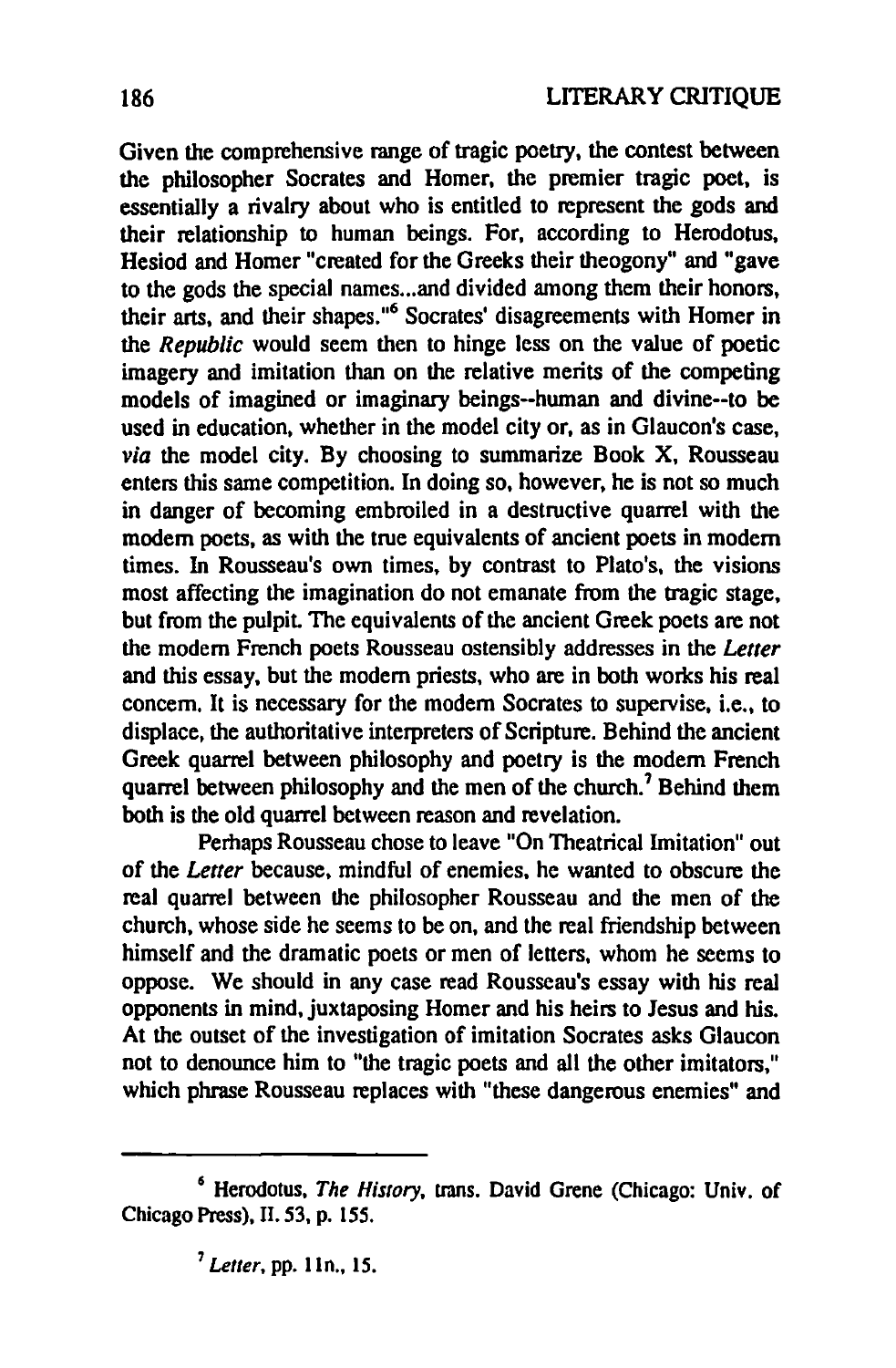"corruptors of the people."<sup>8</sup>

Rousseau's paraphrase begins where Socrates begins, but stops before Socrates does. He ends his summary just at the point at which Socrates begins talking to Glaucon about the just man's rewards on earth and after death, a topic culminating in the assertions of the soul's immortality and the story of Er's sojoum in the underworld. Rousseau thus refrains from endorsing the Socratic teaching on the soul and the afterlife, but also from providing any alternative understanding. His emphatic silence points to the subject he chooses not to address, religion and the cosmic support for the just life. By stopping where he does Rousseau also avoids confronting the fact that Socrates ends his polemic against poetry with poetry, showing the insufficiency of argument.<sup>9</sup> Nor does Rousseau call attention to the fact that Socratic poetry is theology. That is, we cannot avoid concluding from the *Republic* that the true legislator is a founder of religion, or at least of the models according to which religious doctrine must he made. Rousseau seems very far from founding a religion himself, but his pointed silence directs us to the other works--his *own* works--where the lacuna in his summary of Plato would seem to be filled.<sup>10</sup>

To substantiate the claim that Rousseau's essay addresses fundamental questions about the legislator, 1 will consider here Rousseau's treatment of the Socratic repudiation in Book X of Homer as a legislator. At the end of Book IX Socrates treats the imaginary city "that has ils place in speeches" as the perfect pattern or model for the serious individual's life. In Book X, however, Socrates inverts this lesson. Far from being able to show that imaginary beings can become

<sup>8</sup> Plato's *Republic,* trans. Allan Bloom (New York: Basic Books, 1968). I thank Christopher Kelly for pointing out Rousseau's copy of the *Republic* is held by The British Library.

<sup>9</sup> Christopher Kelly, "'To Persuade Without Convincing': The Language of Rousseau's Legislalor," *American Journal of Polilical Science,*  Vol. 31, 2 (1987), pp. 321-35.

 $10$  In addition to the Vicar's creed. I have in mind the "true religion" of which Rousseau speaks in his own name in *Emile*; the outline of "a sort of mode}" of a new catechism he presents there and the "purely civil profession of faith" that rests on what are "not exacUy" dogmas. *Emile,* trans. Allan Bloom (New York: Basic Books, 1979), pp.378, 381; *Social Contract,*  IV. viü.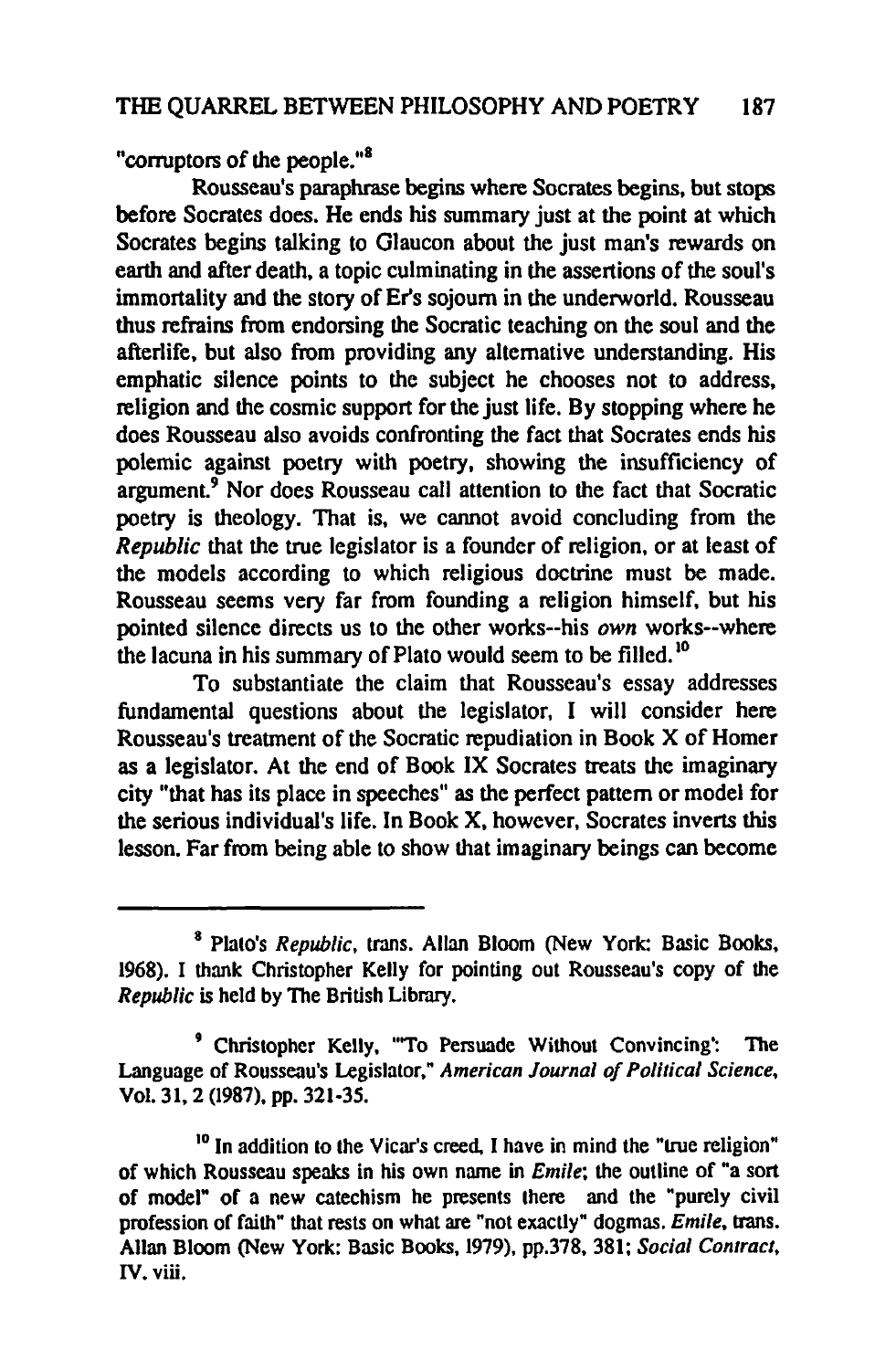the basis for real life imitations, he argues that if one cannot make real beings one is nothing--merely a deceiver and an imitator.

By opening his summary with an explicit reference to the "imaginary republic" that has been established (Socrates merely says "this city"). Rousseau indicates that Socrates' deeds contradict the speeches he is about to make against Homer. At least in one respect, the charge against Homer is equally apt against Socrates. Socrates aIso molds imaginary beings--cities and souls in speech--and thus exactly like the poets, he "makes what look like beings but are not" (599a). The status as legislators of Plato and Rousseau--the master creators of imaginary beings--tums on this question as weil. If the argument against Homer won't stand up. neither would it tell against them. The question would not be the use of poetic imagery then, but the wisdom of the user: the criterion he possesses to judge among better and worse visions, whether found in theatres or in churches.

Rousseau's use of the term "imaginary republic" aIso calls to mind Machiavelli's denunciation of "imaginary republics" or invisible kingdoms (whether terrestrial or celestial) in Chapter 15 of *The Prince*. That is, he knowingly associates himself with the religious implications of Machiavelli's criticism. With it he also appropriately marks the shift taken in the dramatic conversation toward a kind of Macbiavellianism, a preoccupation with *effects* in the reaI world, as over against the ephemera with which poets and philosophers dabble. Book X amounts to an exhortation to G1aucon 10 put away childish things and get on with the serious business of living. Supplanting the spirit of play running through the dialogue. in which the interlocutors were to engage one another "like men telling tales in a tale and at their leisure." imitation. and speech altogether, is now disparaged "as a kind of play and not serious (602b-c)." The shift in the argument conforms to G1aucon's own preoccupations with the wages--the potency--of justice: his desire to be reassured that it is not unmanly or effeminate to be decent. Assuming Rousseau to be fully aware that il is the character of G1aucon which calls the specifie arguments against poetry forward. we are invited. both by Plato and by Rousseau. to question their objective validity.

The case against Homer tums on the inferiority of speech by contrast to deeds. Deeds are said to he the necessary pmof of knowledge, and of legislative wisdom in particular. Those who truly know, do. Those who do not know, and who are, consequently, ineffectual. write poetry or "craft phantoms." Because Homer is only a speaker, i.e., unarmed. and not the ostensible or apparent lawgiver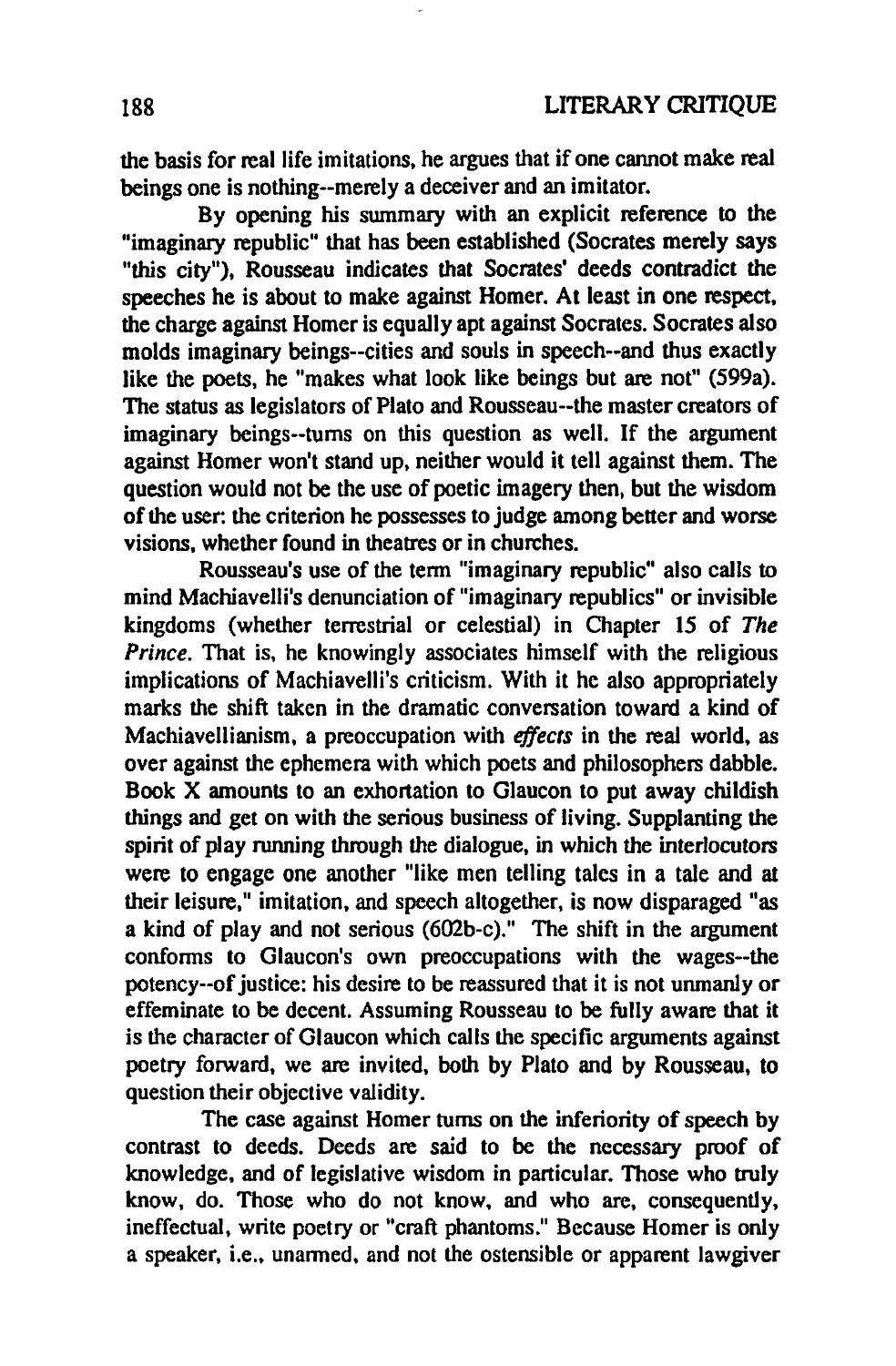of Greece, he is explicitly denied the starus of legislator. By exposing the flaws in the argument 10 Glaucon that Plato deliberately fabricated, Rousseau shows Homer, eventually acknowledged by Socrates 10 be the "educator" of Greece, to have been as a consequence, the legislator of Greece. In the end, the essay vindicates the superiority of speeches to deeds. What Rousseau says of Homer applies, moreover, to every spiritual kingdom, notably that invisible kingdom founded by Jesus, the unanned pmphet *par excellence.* Given Machiavelli's own ambiguity on the issue of "imaginary republics,"--whether the problem is that unanned pmphets can't succeed or that they should aim at something new--Rousseau thus enters into a conversation with Machiavelli as well as Plato about whether the legislator is the one who speaks well or does well.<sup>11</sup>

Homer speaks very weil. Indeed, because his poetry is allencompassing, many assume he is alI-wise, though he has no "works" to prove it (598e). For his part, while apparently eoncurring in Socrates' disparagement of Homer's wisdom--as talk is cheap-- Rousseau actually subvens the slant of the text when he documents Homer's influence. In the text he points to the unleamed appreciation of Homer's "immortal works" and, in a footnote, instead of repeating Socrates' phrase that Homer and the tragic poets make what only *look*  like beings, Rousseau inserts praise precisely of Homeric making. Homer made beings like himself--Homer--imitators--among them ail the tragie poets of Greeee. "It was the common sentiment of the ancients, that ail their tragic authors were only copiers and imitators of Homer. Someone said of the tragedies of Euripides, 'they are the remains of Homer's feast, that he, a guest took away with him.''' If Homer can be called an imitator because he did not do what his heroes did, he is an imitator in every realm but one--that of imitation or imitative poetry.12 There he is a model, or rather *the* model, as Rousseau calls him in the essay several times. Homer's audience may mimic his characters, but his imitators or rivals mimic him.

Continuing to test the Homeric claim to wisdom in a speech

<sup>11</sup>*The First and Second Discourses,* trans. Roger and Judith Masters (New York: SL Martin's, 1964), p. 64.

 $12$  Rousseau accords to Homer in the realm of tragedy the honor he accords in the *Letter* 10 Molière in the realm of comedy, which, in the lalter case, and notably, does not deter Rousseau from revising the *Misanthrope*; *Letter,* p. 36.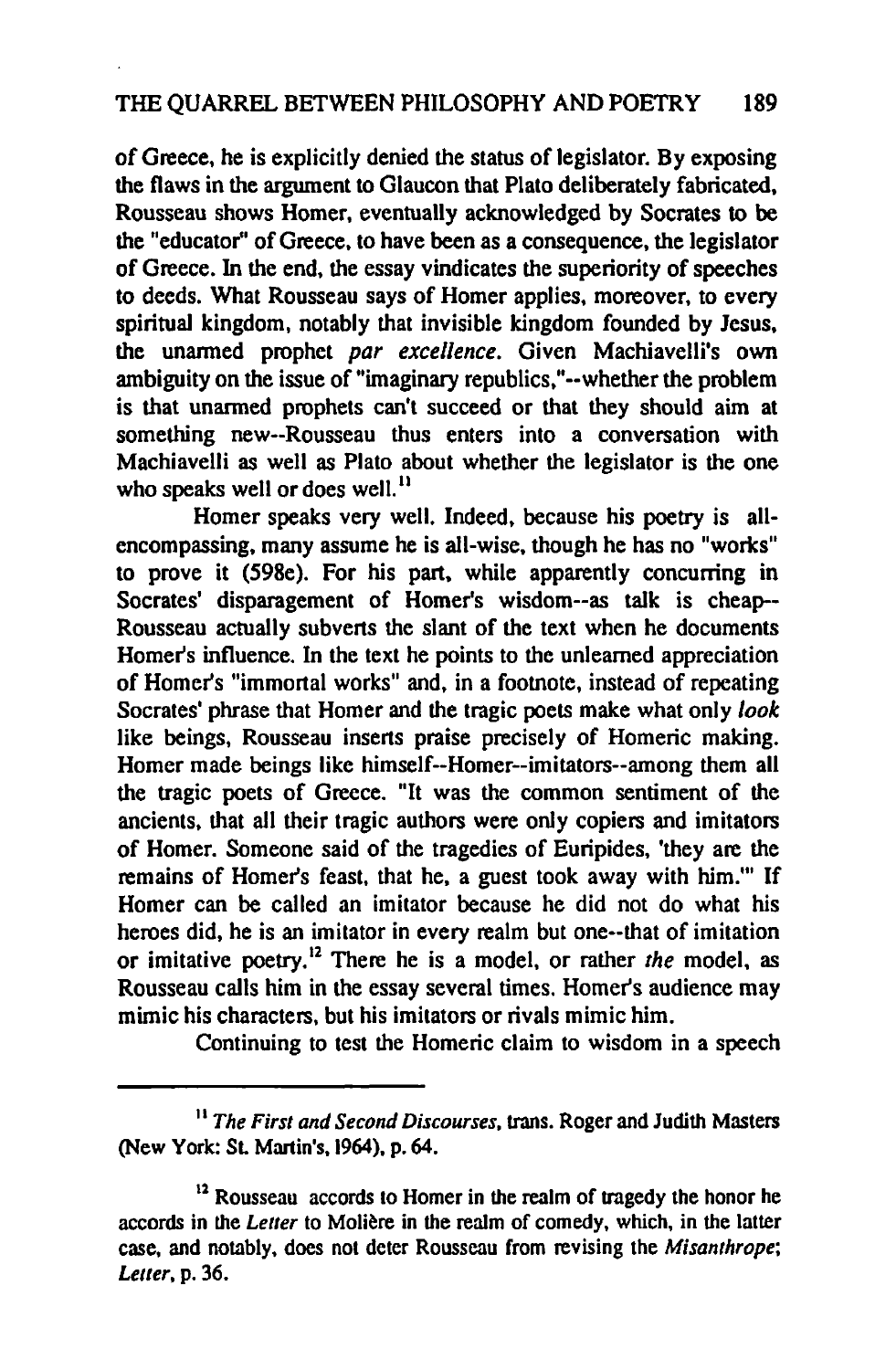calculated to appeal to Glaucon, Socrates derides Homer for bis impotence and consequent lack of honor (599a). If Homer were able to do anything in public and private, he would have been "serious about the deeds" rather than contenting himself with speeches. Why, as Rousseau puts it, "would he content himself with less if in fact he could do more?" For the man of *amour propre,* like Glaucon, there is no contest between speaking weil and doing weil; for, as he says, "the honor and the benefit coming to both are hardly equal" (599b-c).

Illustrating Glaucon's point, but in a way that vastly complicates it. Rousseau introduces an example that is not found in Plato, one of several instances in which Rousseau manages to refer in . bis summary to heterosexual love. Rousseau asks: "if someone were able to have his choice between a portrait of his mistress or the original, which do you think he would choose?" An easy choice, no doubt, for Glaucon, or better yet, for Emile. But Rousseau invites us to speculate that he at least might choose the portrait. In fact, Rousseau's writings on the subject lead us wonder which one he takes for the real thing. The portrait has no physical reality. but. like the city that has its place only in speeches, it is the perfect "model" of the beloved object. It is, in the first place, unchanging, neither having a will of its own nor being subject to the depredations of time. Second. the model suits the inevitably changing dispositions of the lover's own sou1. Like the perfect beings intoxicating Rousseau when the real world disappointed him. the model can be manipulated in accord with his own changing will.<sup>13</sup> Attachment to imaginary beings, for anyone who could live that way. gives man the experience of perfect freedom, of doing exactly as he pleases--as Rousseau portrays the man of nature. and as Glaucon describes the man with Gyges' ring (359d), or Socrates. the tyrannical dreams of the immoderate man (571c-d). Rousseau's elaboration of Socrates points to differences between philosophers and those whom they instruct, and so constrain, by models, but also to the potentially tragic difficulties that are bound to accompany every particular attachment--in politics or in private life.

The evidence against Homer as legislator would seem to he massive (59ge). In Rousseau's own words. "Greece and the whole world celebrate the blessings of the great men who possess these sublime arts of which the precepts cost you so little." Again, however, Rousseau complicates the putative evidence. To Socrates' list of the

<sup>&</sup>lt;sup>13</sup> Confessions, O.C. I, ix, pp.427-30.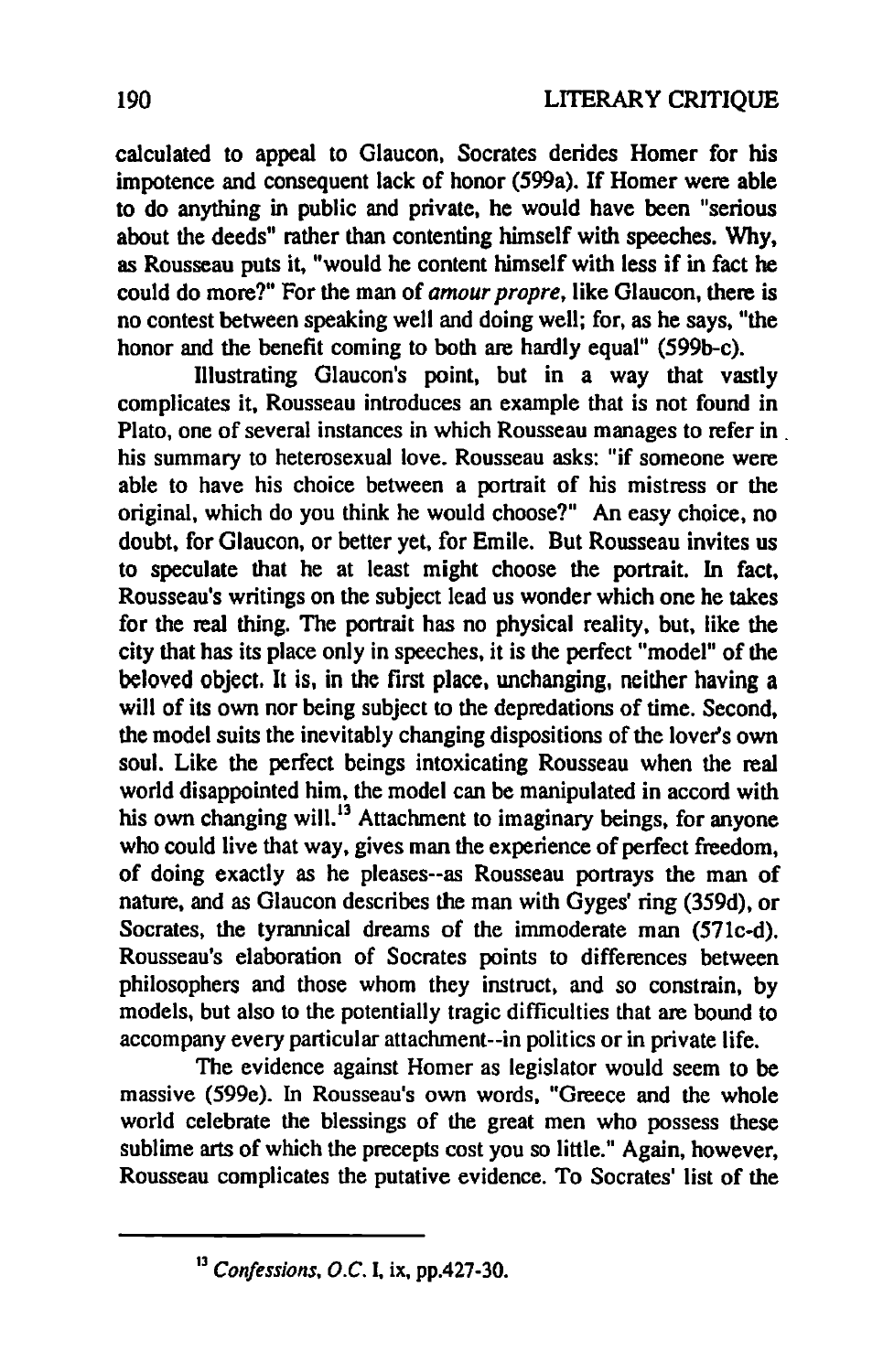famed legislators Lycurgus, Charondas, and Solon, Rousseau adds the name of Minos, legendary legislator of Crete.<sup>14</sup> The example of Minos is a significant one to interject just at this point, when the issue on the table is the supposed priority of deeds to speeches. In his life of *Theseus*, for instance. Plutarch is at some pains to rehabilitate Minos' reputation, which suffered so badly in Athens, where he was regarded simply as an enemy happily conquered by Theseus. It appears that Minos has undergone a revolution in public opinion from Homer's time to Socrates' that is owing entirely to the command Athens exercises through speech.

This may show how dangerous it is to incur the hostility of a city that is mistress of eloquence and song. For Minos was always iII spoken of, and represented ever as a very wicked man, in the Athenian theatres; neither did Hesiod avail him ... nor Homer ...: the tragedians got the better, and from the vantage ground of the stage showered down obloquy upon him, as a man of cruelty and violence; whereas in fact he appears to have been a king and a law-giver...<sup>15</sup> In at least one other context Rousseau clearly had this same point on his mind and may have had here as well. In the *First Discourse*, his argument about the superiority of people who did weil to people who only spoke well--of Sparta to Athens--is upheld by reference to descriptions of the peoples who did well in books written by those who spoke well, and without whom the former would have had no lasting memorials. In this particular instance, however, Homer is no more the arbiter of Minos' fate than the king himself. His heirs. the inferior Athenian "tragic poets," have successfully displaced his judgments. In free Athens. Rousseau writes in the *Letter.* the tragic theatre commemorates the fall of tyrants, altering the reputation of its forebears accordingly.<sup>16</sup> In a free Paris or Geneva, both kings and armed prophets. e.g., Calvin, may eventually be remembered as tyrants owing to the eloquence of unarmed prophets in defense of liberty. By introducing a Greek legislator who is not universally celebrated, who underwent a change in reputation. Rousseau raises the question of

<sup>14</sup> Plato, *Laws,* 624b, 706b.

<sup>&</sup>lt;sup>15</sup> Plutarch, *Lives of the Noble Grecians and Romans*, trans. John Dryden (New York: Modem Library), "Theseus," p.lO.

<sup>&</sup>lt;sup>16</sup> Letter, p. 78.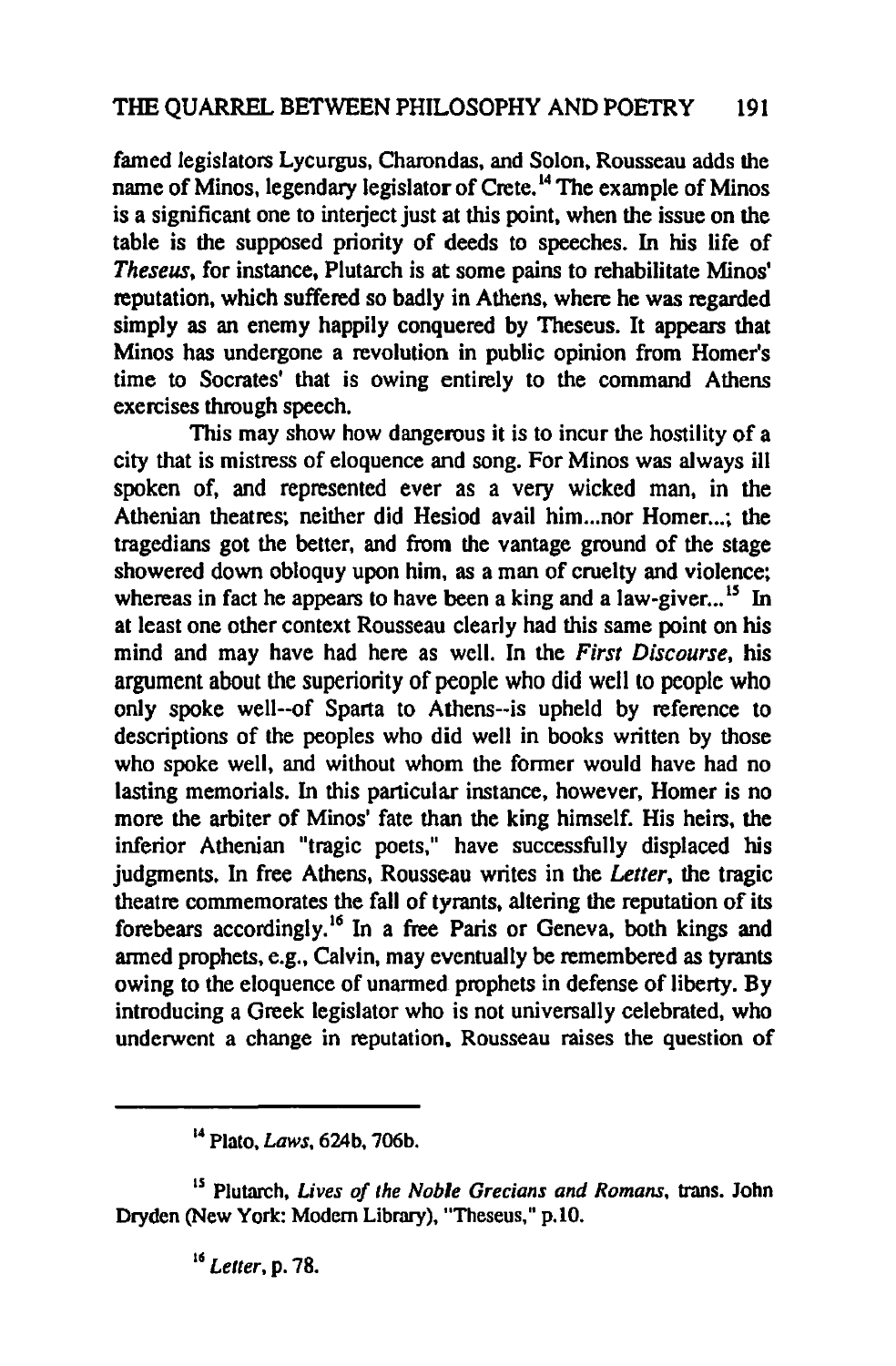#### revolution.<sup>17</sup>

When it comes to holding Homer's claim to wisdom up to the standard of the most eminent *private* educators, who have made others like themselves--imitators who follow a distinctive way of life or sect--Rousseau adds to the several kinds of sects mentioned by Socrates one he doesn't mention, but of significance to his own era. Like the spiritual kingdom founded by Jesus, "Zoroaster made magis *[les mages*]," i.e., a sect of priests, as Pythagoras made disciples and Lycurgus made bis fellow citizens.

Once again evincing bis concem to avoid dishonor, G1aucon reports that not only was Homer unable to form a sect, he also "suffered considerable neglect in his own day, when he was alive" (a fate made even more ridiculous by his own ridiculous friend (600c-d). Socrates picks up on this remark by saying that it is not possible for someone who knew how to educate men in all respects to be neglected "by the men of his time" (c.f.489b; 493a-c). Needless to say, Socrates accuses himself to a large extent by the standard he applies to Homer. His charge also calls to mind the life of Jesus, and may have done so to Rousseau. Above all, Rousseau himself is experiencing this very fate, which he elaborates at length, at the time he chooses to publish the essay. Thus it is especially worth noticing that the rootless cosmopolitanism of Homer, bis lack of a fatherland, and the neglect he endured from the men of his times--the inconsiderable, ridiculous Iife of a vagabond--is introduced as a lerrible fate not by Socrates. but by G1aucon. Worse things could happen to a prophet or a philosopher.<sup>18</sup> The wanderer's life, moreover, which is free of all civic responsibility, might actually be regarded by some as preferable to the citizen's. Rousseau writes in the *First* Discourse that Socrates would not have been asked to drink the hemlock in enlightened Paris, but he *would* have been ridiculed. Given the alternative, and assuming one is free of the desire to be honored by one's contemporaries, Socrates, or his modern heir, might not find being hooted at by *le monde* an intolerable fate at all.

<sup>&</sup>lt;sup>17</sup> c.f., Machiavelli, *Discourses*, I.x.

<sup>&</sup>lt;sup>18</sup> In his first "Projet de préface" for the "Levite of Ephraim," written in flight from Montmorency in 1762, Rousseau wanted it noted, and wrote twice: "Dans les plus cruels momens de sa vie, il fit *Le Lévite d'Ephraim*," O.C., II, p.1206.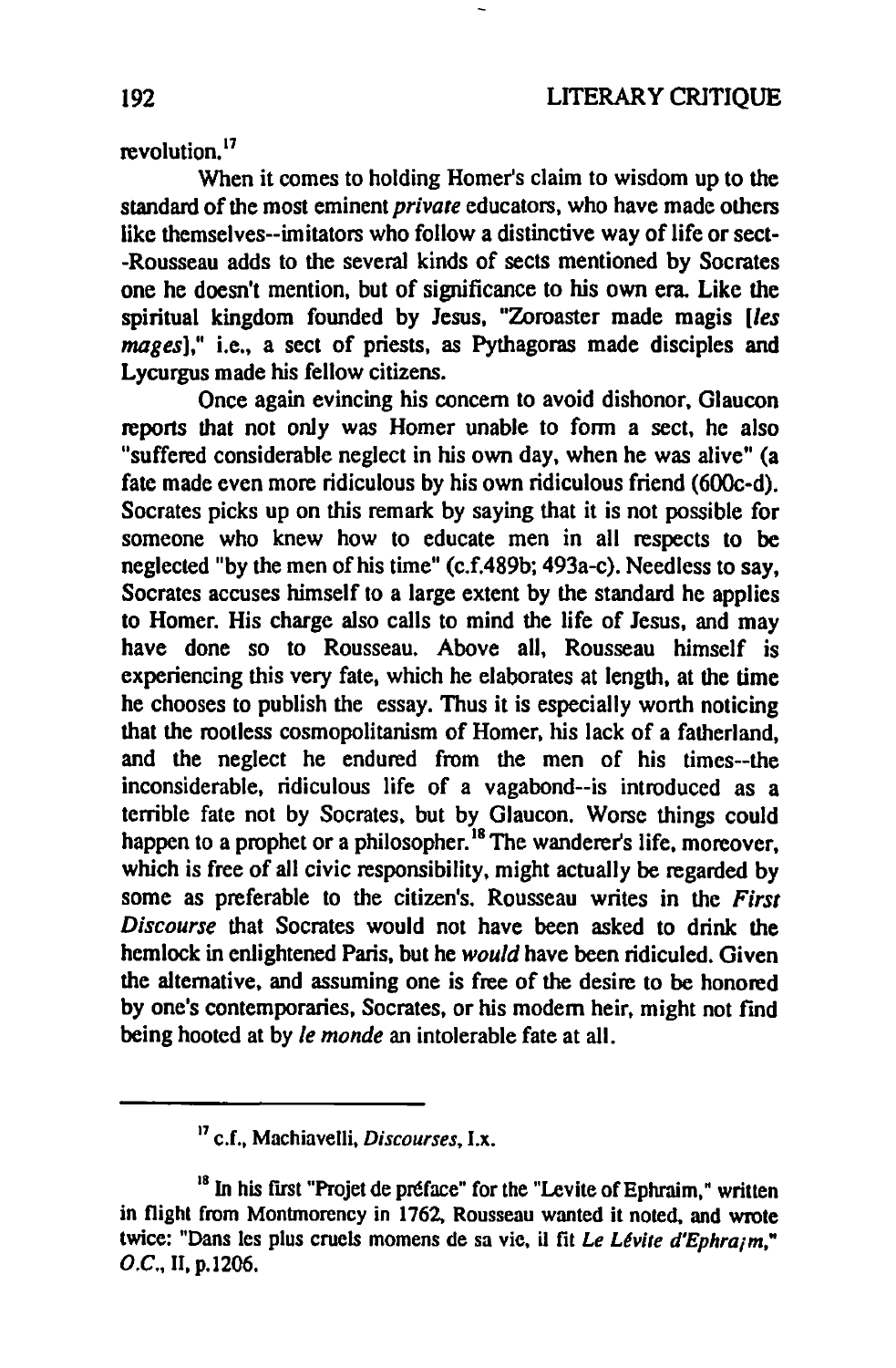#### THE QUARREL BETWEEN PHILOSOPHY AND POETRY 193

At this point, Rousseau interposes a sentence that would seem to hammer in the final nail of the poet's coffin. "In those crude centuries, when the weight of ignorance began to make itself felt, when the need and avidity for knowledge concurred to render useful and respectable every man a little more educated than the others, if those there had been as knowledgeable as they seemed to be, if they had had all the qualities they made to shine with such pomp. they had passed for prodigies; they would have been sought after by aiL" With this claim. Rousseau points to the ease with which simple men can be abused by the leamed; a magician's sleights of hand can fool them into thinking they are seeing "prodigies." But his point also indicates that Homer had "in those crude centuries" no proper judge, no one (to apply the definition given in the essay) who could distinguish error from troth, or appreciate both the imitation and the thing imitated. Whether they vilified or celebrated him, Homer's judges could only have applied false standards. By itself, then, the solitariness of the genius cannot be taken as a sign of his lack of wisdom, nor of an evil nature. Where there are no proper judges, it is even likely that the good man who is a genius will be alone.

Although Homer's poetry must ultimately be judged by its wisdom, the fact that he is a poet is not sufficient proof that he is unwise. In the end, Socrates himself vindicates Homeric poetry, and thus philosophy as weil, precisely on the Machiavellian ground of its effects. The initial immunity to poetry of Homer's contemporaries is not as important as the effeets or prodigies wrought by Homer over time. Gradually, by means surer and more effective than those of a magician, a legislator who employs poetic imagery may produce effecls that are more longlasting and widespread. As Socrates' need to deal so extensively with Homer and Hesiod attests, they have become the authoritative sources of knowledge about how to live and how to think about the gods, as have the heirs and self-styled imitators of Jesus. To lay claim 10 the status of legislator in this sense, one must of course be willing to enjoy the fruits of one's labor in an imagined future century.<sup>19</sup> Such a legislator builds an invisible empire without boundaries: one that is not particularized as to space or time. Acknowledging the full extent of Homer's influence, Socrates describes Homer as the one alleged 10 have, if not legislated for Greece, then "educated Greeee." And he admits to "an inbom love of

<sup>&</sup>lt;sup>19</sup> Social Contract, II.vii.